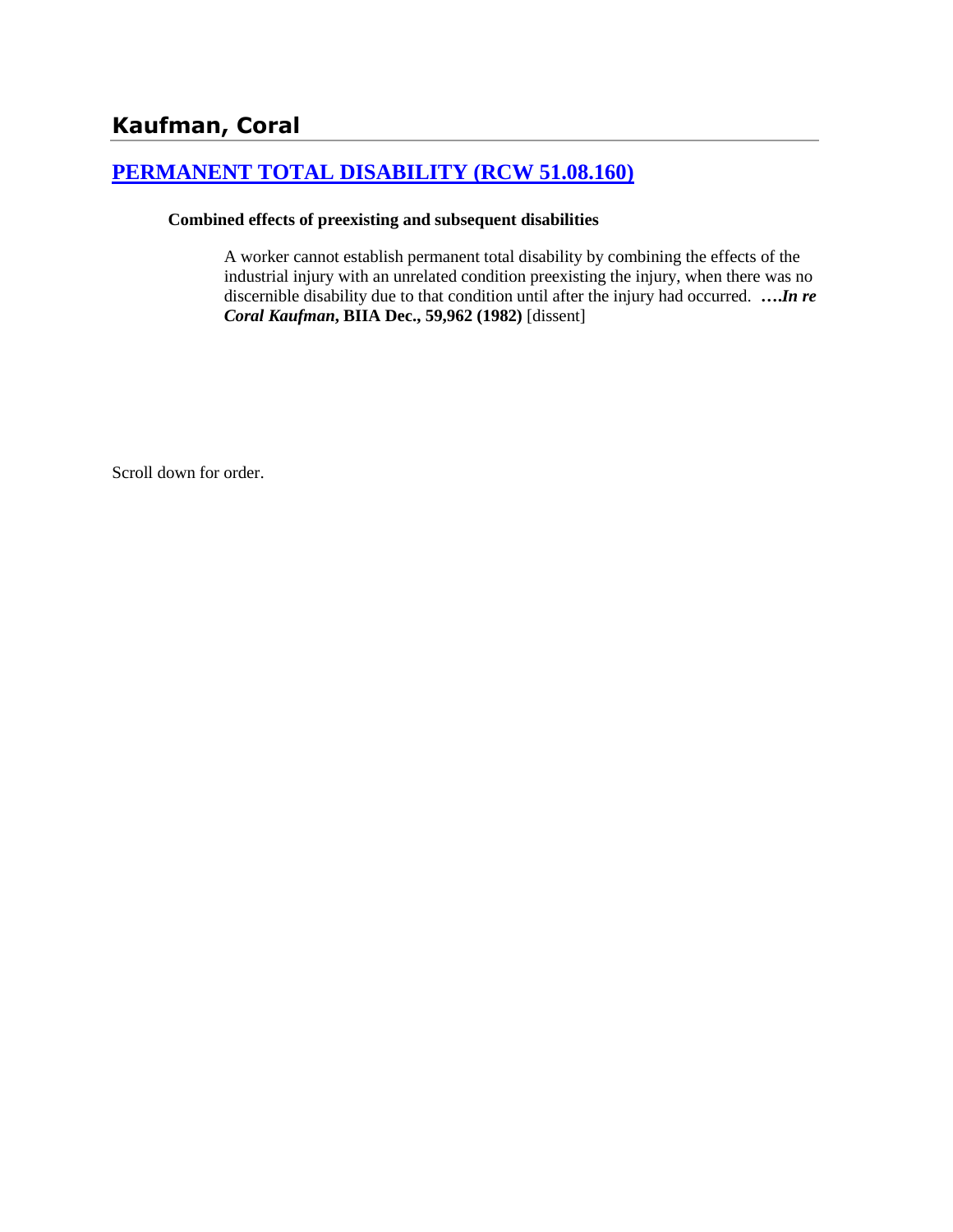### **BEFORE THE BOARD OF INDUSTRIAL INSURANCE APPEALS STATE OF WASHINGTON**

**)**

**IN RE: CORAL A. KAUFMAN ) DOCKET NO. 59,962**

**CLAIM NO. G-834568 ) DECISION AND ORDER**

APPEARANCES:

Claimant, Coral A. Kaufman, by William V. Cottrell

Employer, Department of Social and Health Services, Steven W. Brooks, Safety Education Representative

Department of Labor and Industries, by The Attorney General, per Gregory M. Kane and Jerry Hertel, Assistants

This is an appeal filed by the claimant on July 9, 1981 from an order of the Department of Labor and Industries dated May 20, 1981, adhering to the provisions of a prior order which awarded the claimant a permanent partial disability of 40% of the amputation value of the left leg at or above the knee joint with functional stump and an unspecified disability of 5% as compared to total bodily impairment. **AFFIRMED**.

## **DECISION**

Pursuant to RCW 51.52.104 and RCW 51.52.106, this matter is before the Board for review and decision on a timely Petition for Review filed by the Department of Labor and Industries to a Proposed Decision and Order issued on June 9, 1982, in which the order of the Department dated May 20, 1981 was reversed, and remanded to the Department with direction to reopen the claim and to place the claimant on the pension rolls as a permanently totally disabled worker.

The Board has reviewed the evidentiary rulings in the record of proceedings and finds that no prejudicial error was committed and said rulings are hereby affirmed.

One of the issues presented by this appeal, i.e., extent of the claimant's permanent disability on or about May 20, 1981 due to her industrial injury of January 7, 1976, and the evidence presented by the parties thereon, are adequately set forth in the Proposed Decision and Order. We disagree with the conclusion reached, however.

Additionally, an issue of time-loss compensation was not considered by the Proposed Decision and Order. Mrs. Kaufman raised the time-loss issue in her notice of appeal, and at the first conference her attorney reasserted it. In her testimony the claimant indicated that she sought

1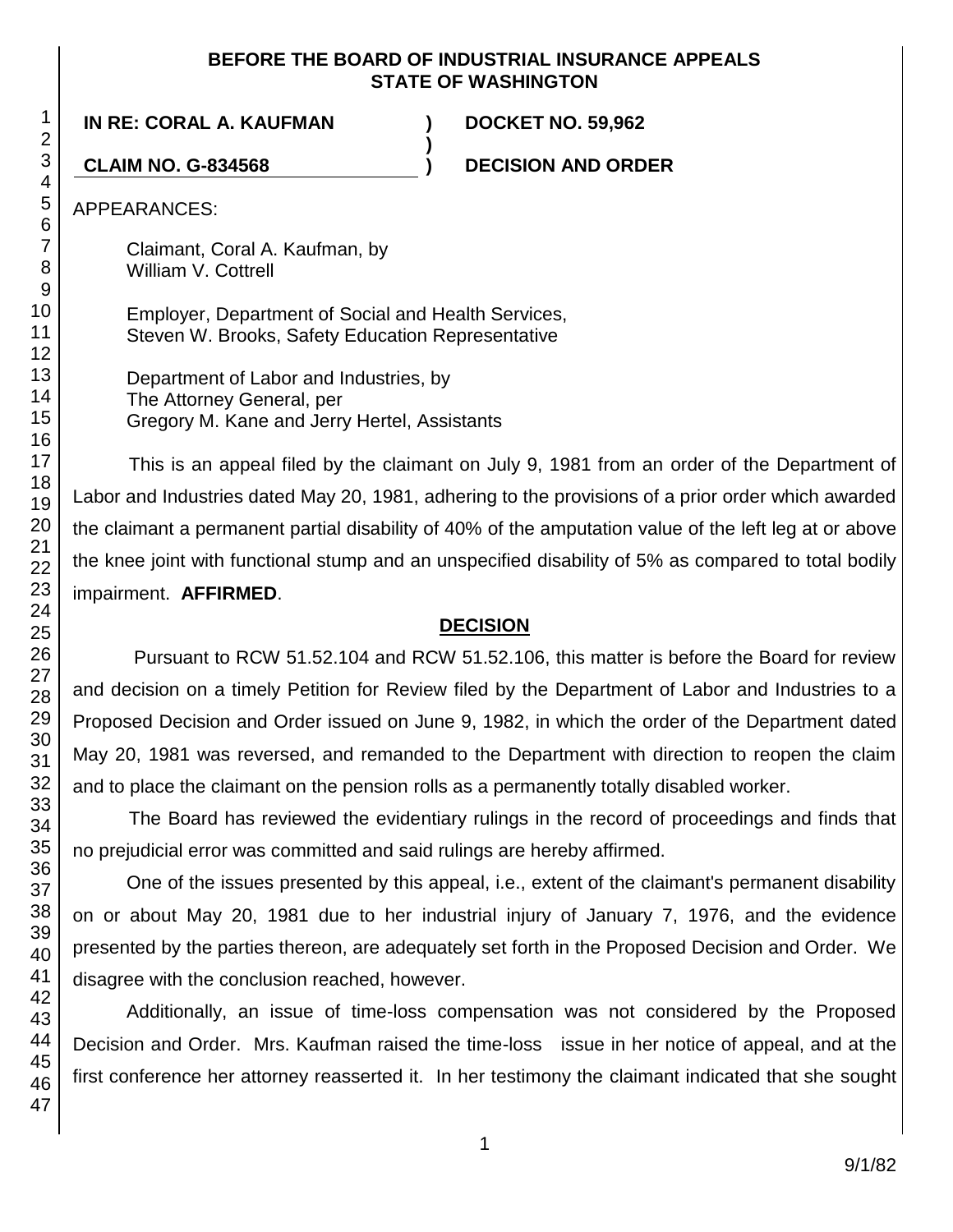time-loss payments from November of 1979 until August of 1980, stating that such payments had been made to her until the former date. Dr. Lamberton testified that Mrs. Kaufman had been physically and emotionally unable to return to any kind of work since the occurrence of the industrial injury. Relative to the causation of this inability to work, however, he indicated that it was attributable to other conditions as well, including cancer (which had required hospitalization and surgery in the form of a radical mastectomy) and exacerbation of her lupus erythematosus. The transcript contains no medical testimony purporting to show that the effects of the industrial injury, standing alone, prevented Mrs. Kaufman's employment during the period from November 1979 to August 1980, and time-loss compensation is therefore not payable.

We turn then to the issue of permanent disability. In Shea v. Department of Labor and Industries, 12 Wn. App. 410, 413 (1974), decided by the Court of Appeals, Division 2, the claimant's medical evidence showed him to be permanently totally disabled from unrelated causes within a few months following the occurrence of the industrial injury. It was the claimant's contention in Shea that, despite the foregoing, he should still have been permitted to show that during the following years the industrial injury, standing alone, had also rendered him permanently totally disabled. The holding of the court of appeals was to reverse the superior court, which had dismissed the appeal on the ground that as a matter of law the evidence was insufficient to establish a prima facie case to submit to the jury.

"Significant contributing cause," dictum found at page 415 of Shea, supra, was used in the Proposed Decision and Order in this case to recommend that Mrs. Kaufman be declared a permanently totally disabled worker, based upon all of the claimant's conditions and diseases.

However, even Shea did not purport to combine the effects of an industrial injury with subsequently developing unrelated diseases or disabilities. It is abundantly clear from the opinion in Wendt v. Department of Labor and Industries, 18 Wn. App. 674, 681 (1977), issued some three years later, the Court of Appeals, Division 2, did not intend to depart from Washington's settled rule of "proximate causation" by the phrase quoted from Shea, which the court pointed out had been used only as an explanation for its holding.

That same court, speaking in Allen v. Department of Labor and Industries, 30 Wn. App. 693, 701 (1981), stated that ". . .the jury would have been warranted in concluding that plaintiff is presently totally disabled, and that such disability resulted from an aggravation of his initial [1965] injury superimposed upon the 2nd [1970] injury" (parenthetical dates supplied). At page 700, the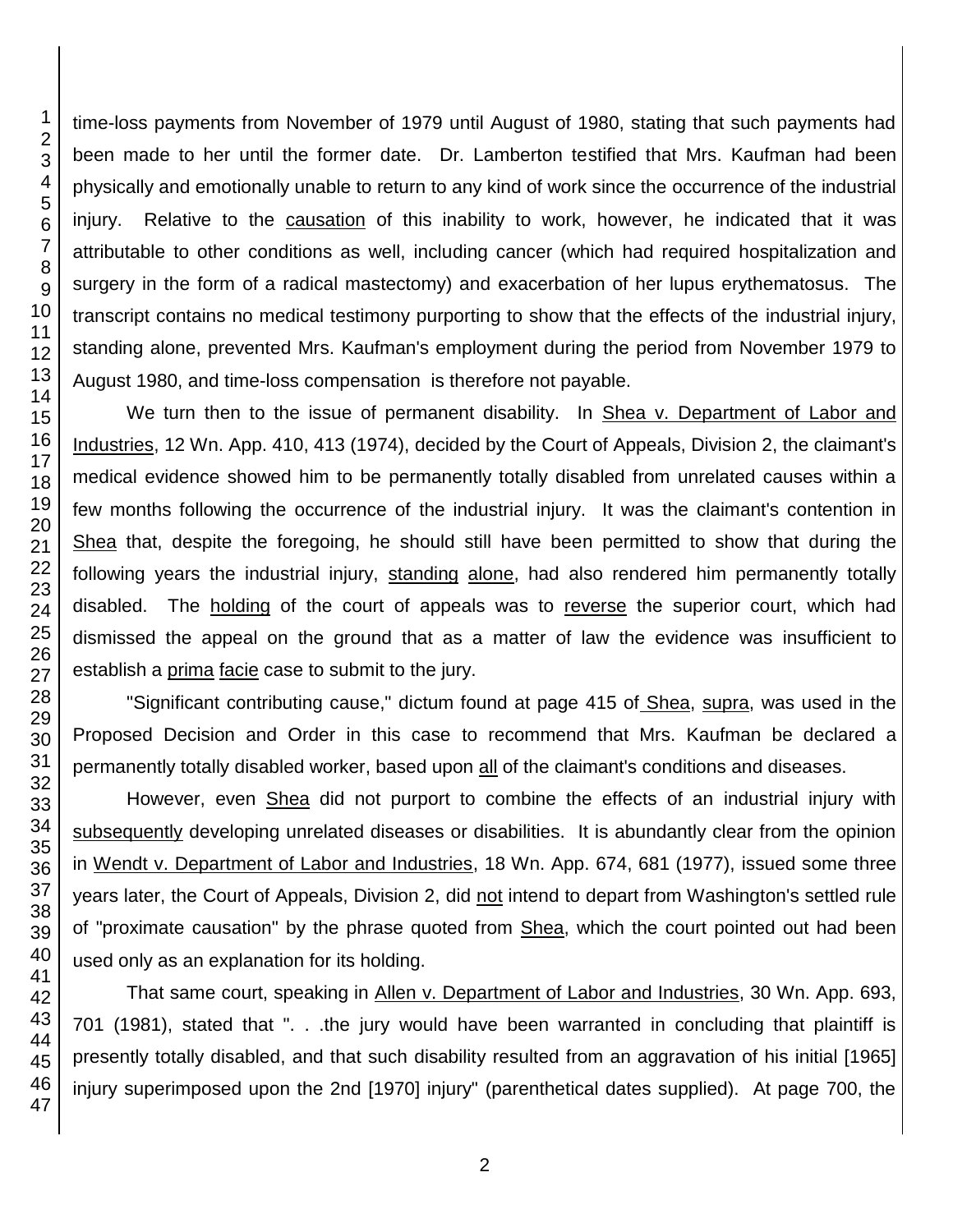court criticized the holding in Erickson v. Department of Labor and Industries, 48 Wn. 2d 458 (1956), as being sui generis, the inference being that it was immaterial whether the unrelated disability, with which the disability from the appealed industrial injury was combined, occurred before or after said industrial injury. We note, however, that the holding of the court in Allen was to again reverse a superior court judgment which had dismissed claimant's appeal on the ground that as a matter of law there was insufficient evidence to support a verdict for claimant.

We have consistently followed the rule, since its announcement by the Supreme Court in Erickson, supra, that the disability from a subsequent industrial injury could be combined with and superimposed upon a previous unrelated disability in determining the existence of permanent total disability. The reasoning is logical and equitable. First, when an employer hires a worker, he takes that worker with all pre-existing disabilities. This is fair, since the employer has had the opportunity to conduct a pre-employment physical examination and has had the opportunity to exercise his legal right to accept or reject the job-applicant based thereon. Second, when such pre-existing disabilities are combined with, and have superimposed upon them, the disability from a subsequent industrial injury, it is clear that the "proximate" causation of the resultant permanent total disability (if such results) has been the industrial injury and not the pre-existing disability.

However, to hold the employer liable, under the Industrial Insurance Act for unrelated subsequently developing conditions (or previous quiescent conditions which independently develop into subsequent disabilities) is to make that employer an insurer of the general health of every employee who has sustained an industrial injury while so employed. We do not believe that was the intent of the legislature.

As applied to the facts in this case, Mrs. Kaufman's cancer was diagnosed subsequent to the occurrence of the industrial injury. Her hospitalization, surgery, and prolonged debilitating course of chemotherapy treatment therefor all occurred after the injury. Her systemic lupus erythematosus was diagnosed, and had produced enough symptoms to require medical treatment, prior to the occurrence of the industrial injury. The latter disease, therefore, was not "lighted up" by the injury. Miller v. Department of Labor and Industries, 200 Wn. 674, 682 (1939). Mrs. Kaufman has been treated for her chronic colitis (which produced chronic diarrhea) since she was 20 to 30 years of age. The transcript does not contain a preponderance of evidence purporting to show that any of these three conditions were either caused or significantly aggravated by the occurrence of the industrial injury.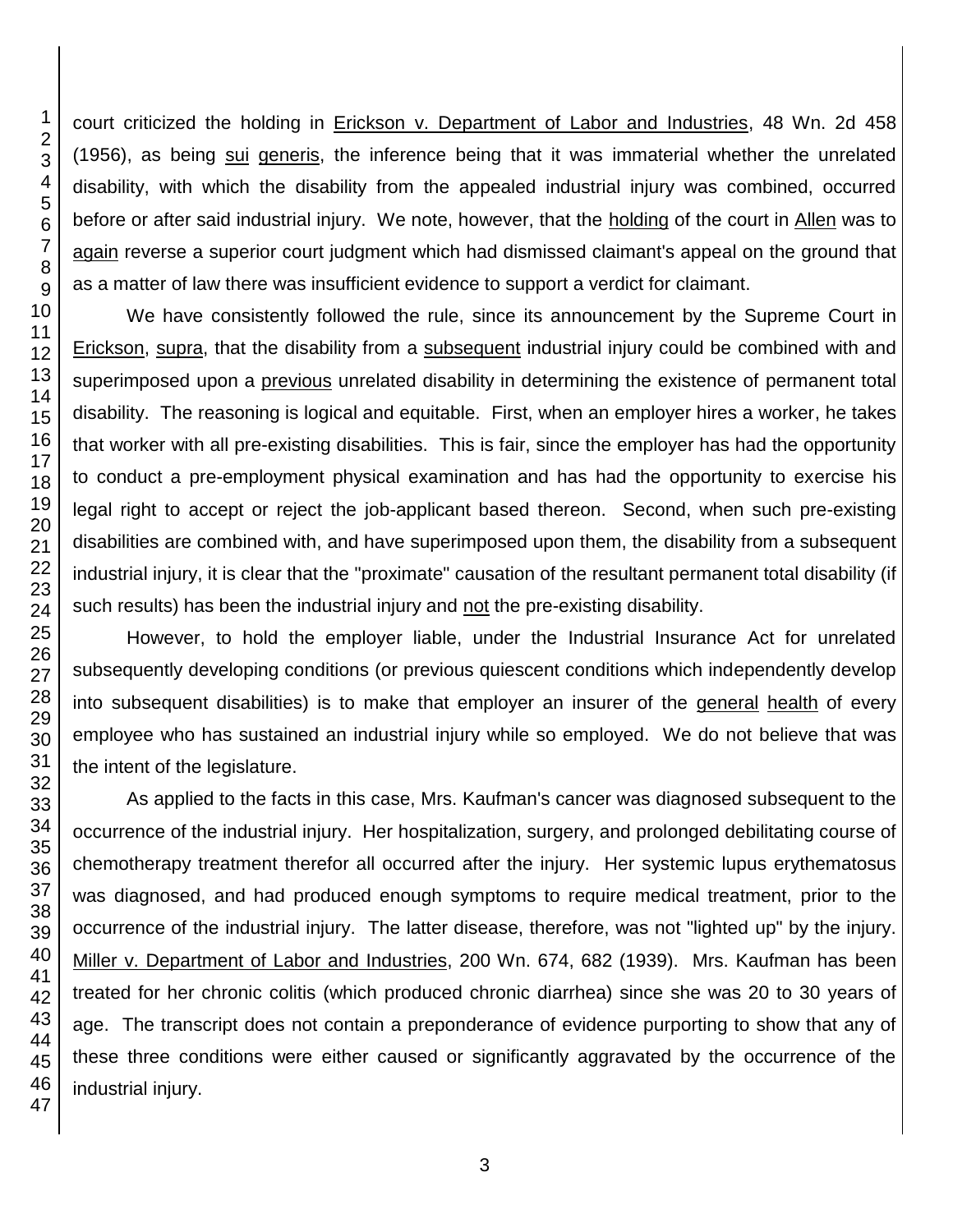We further note that there is no medical evidence in the transcript to show that either of the pre-existing conditions resulted in any discernable disability prior to the industrial injury. Erickson, supra.

Lastly, there is no medical evidence which suggests that the extent of the claimant's permanent partial disability, attributable to the industrial injury of January 7, 1976, was any greater on May 20, 1981 than she had previously been awarded by the Department.

We agree that Mrs. Kaufman has many serious conditions which may now well prevent her from ever again returning to work. It is clear, however, that the 1976 industrial injury and its residuals do not satisfy the legal requirement for proximate cause of such unemployable status.

## **FINDINGS OF FACT**

After a careful review of the entire record, the following findings are made:

- 1. On January 14, 1976, the Department of Labor and Industries received a report of accident alleging that Coral A. Kaufman, the claimant herein, had sustained an industrial injury on January 7, 1976, while in the course of her employment with the Department of Social and Health Services. On February 13, 1976 an accident report was received from the employer. On June 18, 1980, the Department of Labor and Industries issued its order closing the claim with a permanent partial disability award of 20% of the amputation value of the left leg at or above the knee joint with functional stump, and time-loss compensation as paid. On July 3, 1980, Mrs. Kaufman filed with the Department a timely notice of protest and request for reconsideration. On July 14, 1980, the Department issued an order holding in abeyance its previous order dated June 18, 1980, pending further consideration. On August 4, 1980, the Department issued an order setting aside its prior order dated June 18, 1980, and granted Mrs. Kaufman an award for permanent partial disability equal to 40% of the amputation value of the left leg at or above the knee joint with functional stump, less 20% previously paid, and an amount equal to 5% as compared to total bodily impairment. On October 1, 1980, the Department issued an order holding in abeyance its previous order of August 4, 1980, pending further investigation. On May 20, 1981, the Department issued an order adhering to the provisions of its order of August 4, 1980. On July 9, 1981, Mrs. Kaufman filed a notice of appeal with the Board of Industrial Insurance Appeals. On July 30, 1981, this Board issued its order granting the appeal and directed that proceedings be held on the issues raised by the appeal.
- 2. On and immediately prior to January 7, 1976, claimant had a condition diagnosed as chronic colitis, producing chronic diarrhea; this condition had been diagnosed and medically treated since claimant was 20 to 30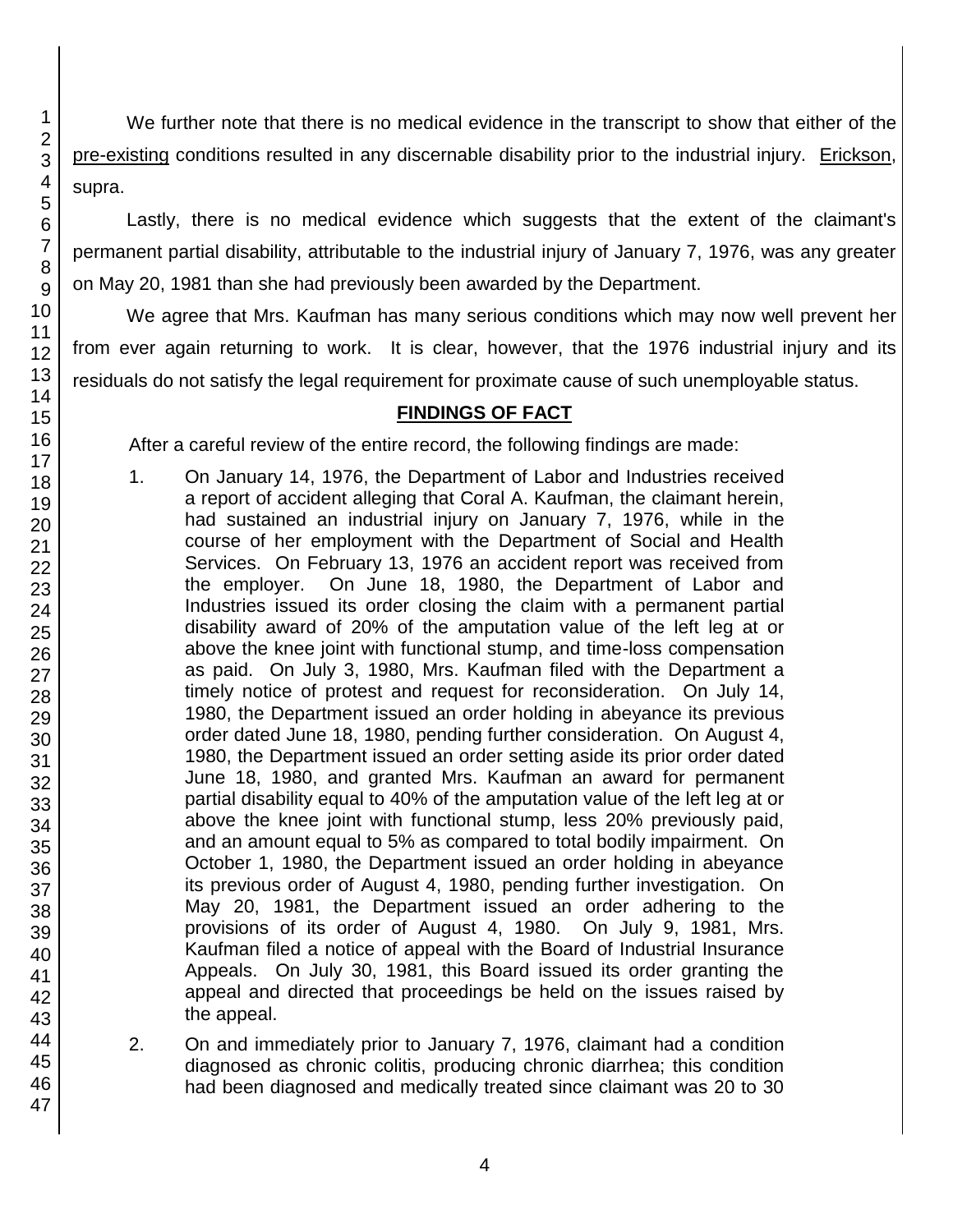years of age. This condition was neither caused nor aggravated by Mrs. Kaufman's industrial injury of January 7, 1976.

- 3. On and immediately prior to January 7, 1976, claimant had a condition diagnosed as systemic lupus erythematosus, which had required some medical treatment. This condition was neither caused nor aggravated by the industrial injury of January 7, 1976.
- 4. Subsequent to January 7, 1976, claimant developed cancer of the breast, which required hospitalization, surgery in the form of a radical mastectomy, and prolonged debilitating chemotherapy treatment thereafter. This condition was neither caused nor aggravated by the industrial injury of January 7, 1976.
- 5. On May 20, 1981, as a result of her industrial injury of January 7, 1976, Mrs. Kaufman had the following conditions: Post-operative state, following the surgical removal of a torn medial meniscus of the left knee, with formation of degenerative arthritic changes involving the knee joint and patellofemoral joint, with the eventual fracture of the femoral condyles, which though healed, probably contributed to the arthritic change; and a lumbar strain which aggravated pre-existing degenerative arthritic changes; healed rib fractures; and healed sterno-clavicuar joint injury on the left side. All of these conditions were fixed and further treatment was not indicated. Mrs. Kaufman's disability from these conditions did not exceed the award which have previously been granted and paid to her by the Department: 40% of the amputation value of the left leg at or above the knee joint with functional stump; and an impairment in her lumbar spine most closely described by Category 2 of WAC 296-20-280, (5% as compared to total bodily impairment).
- 6. Mrs. Kaufman is 37 years of age, has completed high school and business college and has earned college unit credits equivalent to those of a sophomore with a sociology major; she has a highly diversified lifetime history of employment, including the following: homemaker and assistant to the child abuse officer while with the Division of Social and Health Services; a telephone operator (long-distance, ship-to-shore and mobile) and supervisor of telephone operators for pacific Northwest Bell; credit manager for the Omak branches of both Montgomery Ward and Sears Roebuck; and work of a manual nature for Crown-Zellerbach and Biles- Coleman.
- 7. Prior to her industrial injury of January 7, 1976, the claimant had no permanent disability.
- 8. On May 20, 1981, when claimant's residual disability attributable to her industrial injury of January 7, 1976 was considered with the factors of her age, her education, and her history of previous employments, claimant was not prevented from performing a regular gainful occupation on a reasonably continuous basis.

47

1